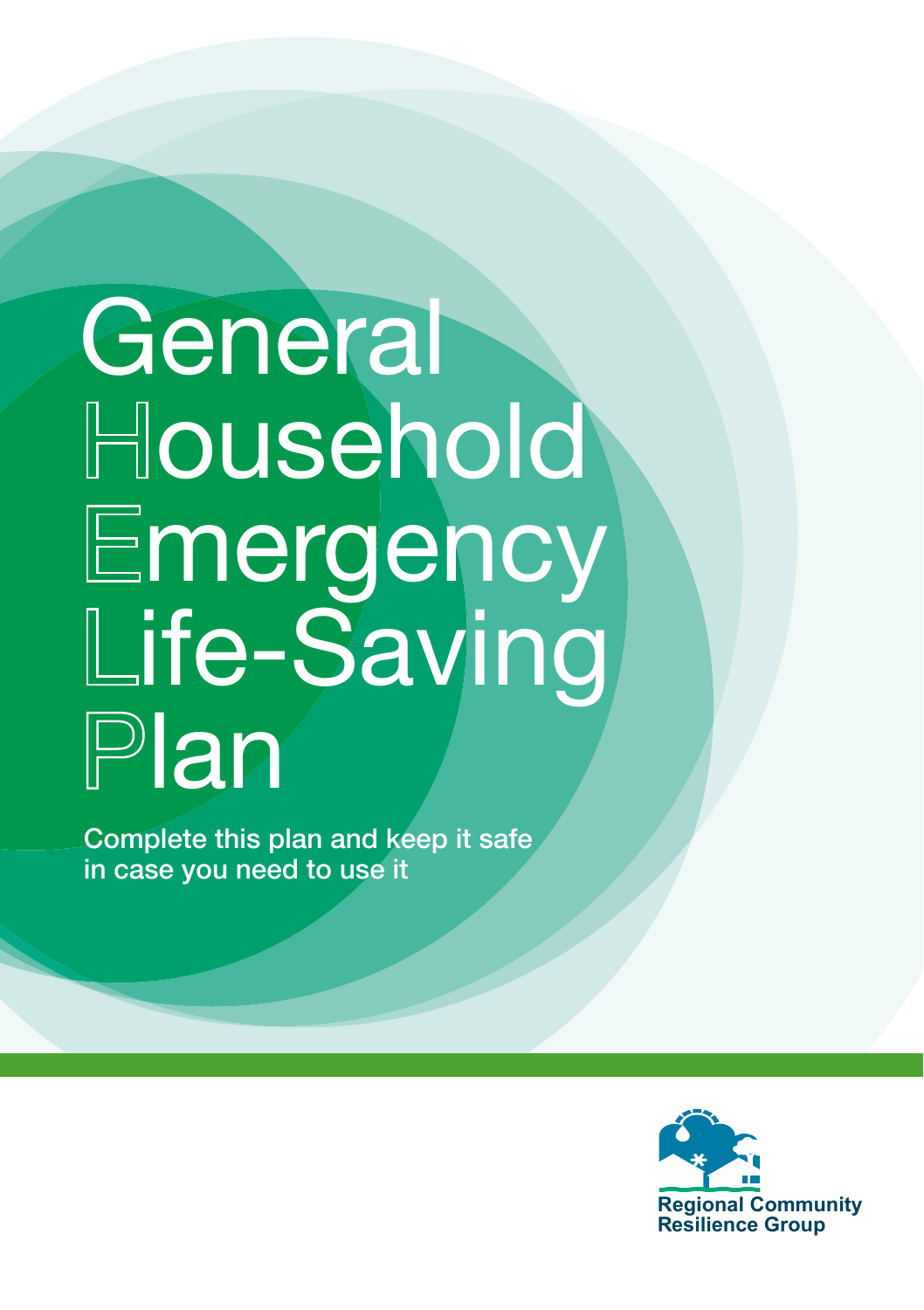**In the event of a major emergency, it may be some time before the emergency services can help you. So it's important that you and your family or house mates have made preparations to take care of yourselves in emergency situations. You should make a plan in advance.**

#### **General things to remember in an emergency**

- Stay calm, reassure others and think before acting.
- Call 999 or 112 if people are injured or if there is a threat to life.
- Do not put yourself or others in danger.
- Follow the advice of the emergency services.

### **In the event of fire or danger**

If there is a fire or danger in your building, quickly and calmly leave the building by the nearest safe route and move to a safe place away from the building. Do not try to return to the building until the emergency services tell you it is safe to do so.

#### **If it is safe to stay in the building**

- Go in go indoors and close all windows and doors
- Stay in stay indoors
- Tune in to local radio, TV or the internet, where public information and advice from the emergency services will be broadcast.

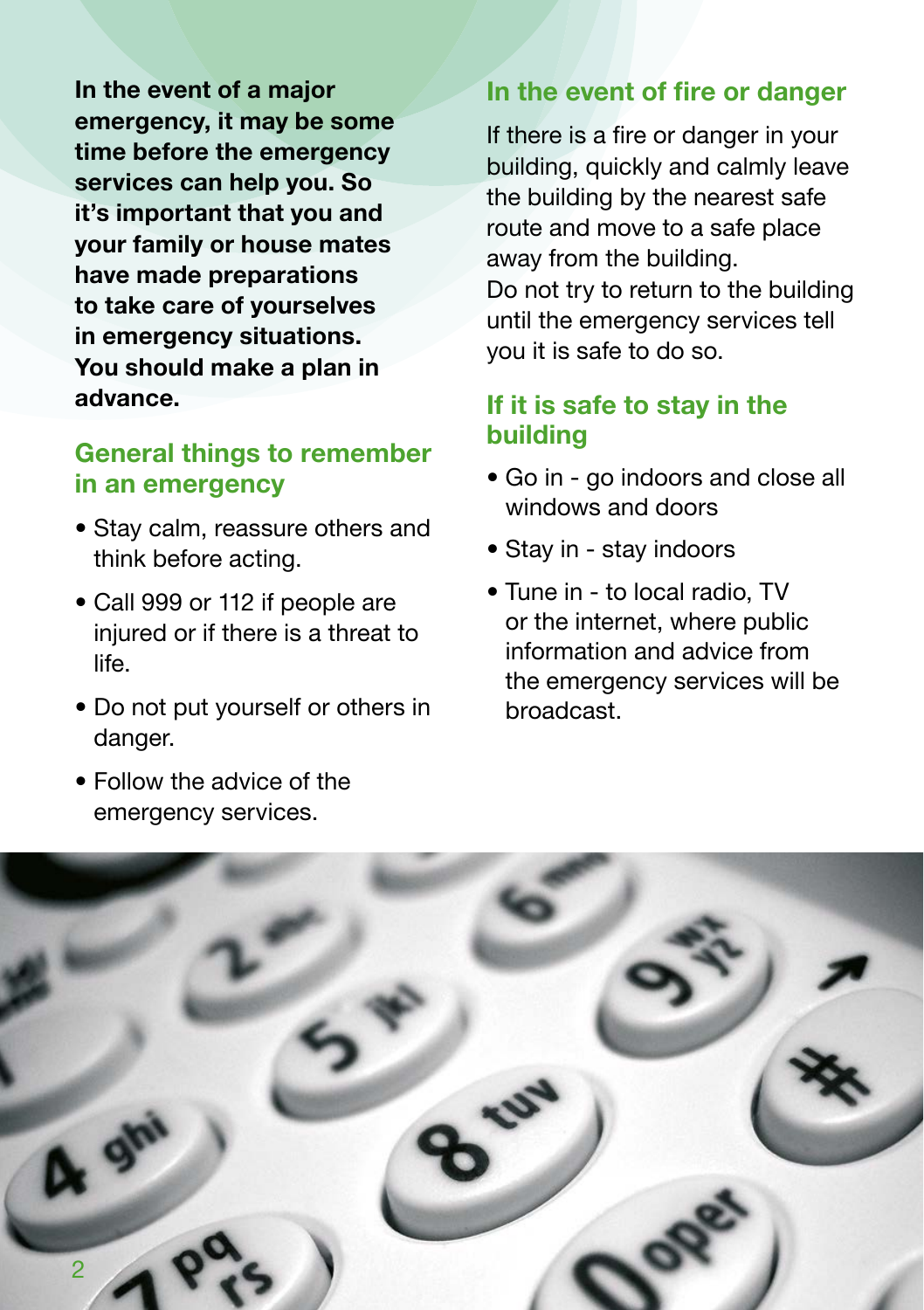### **Turning off supply**

Find out how to turn off the following utilities. Agree which household members can do this if necessary.



# **Remember your neighbours**

You should check on your neighbours - they may need YOUR help. Make sure you have their details so that you can contact them in an emergency.

#### Neighbours to the left, Name:

#### Home Number:

Mobile Number:

Neighbours to the right, Name:

#### Home Number:

Mobile Number:

#### **Important emergency contact numbers**

Save the emergency phone numbers on your mobile phone so that you can get them quickly.

#### **Emergency Services:**

999 or 112

**Housing Executive:** 03448 920 901

**Northern Ireland Electricity:** 03457 643643

**NI Gas Emergency Service:** 0800 002 001

# **Northern Ireland Water Waterline:**

03457 440088

#### **Flooding Incident Line:** 0300 2000 100

Sometimes during an emergency, a dedicated helpline will be set up. When this is set up, the number will be published in the media and online when possible.

# **Local Radio Stations**

| BBC Radio Ulster  94.5FM |  |
|--------------------------|--|
| Downtown Radio  1026AM   |  |
|                          |  |
|                          |  |
|                          |  |
|                          |  |
| Q101.2  101.2FM          |  |
|                          |  |
| Q106.7  106.7FM          |  |
|                          |  |
| U105 105.8FM             |  |
|                          |  |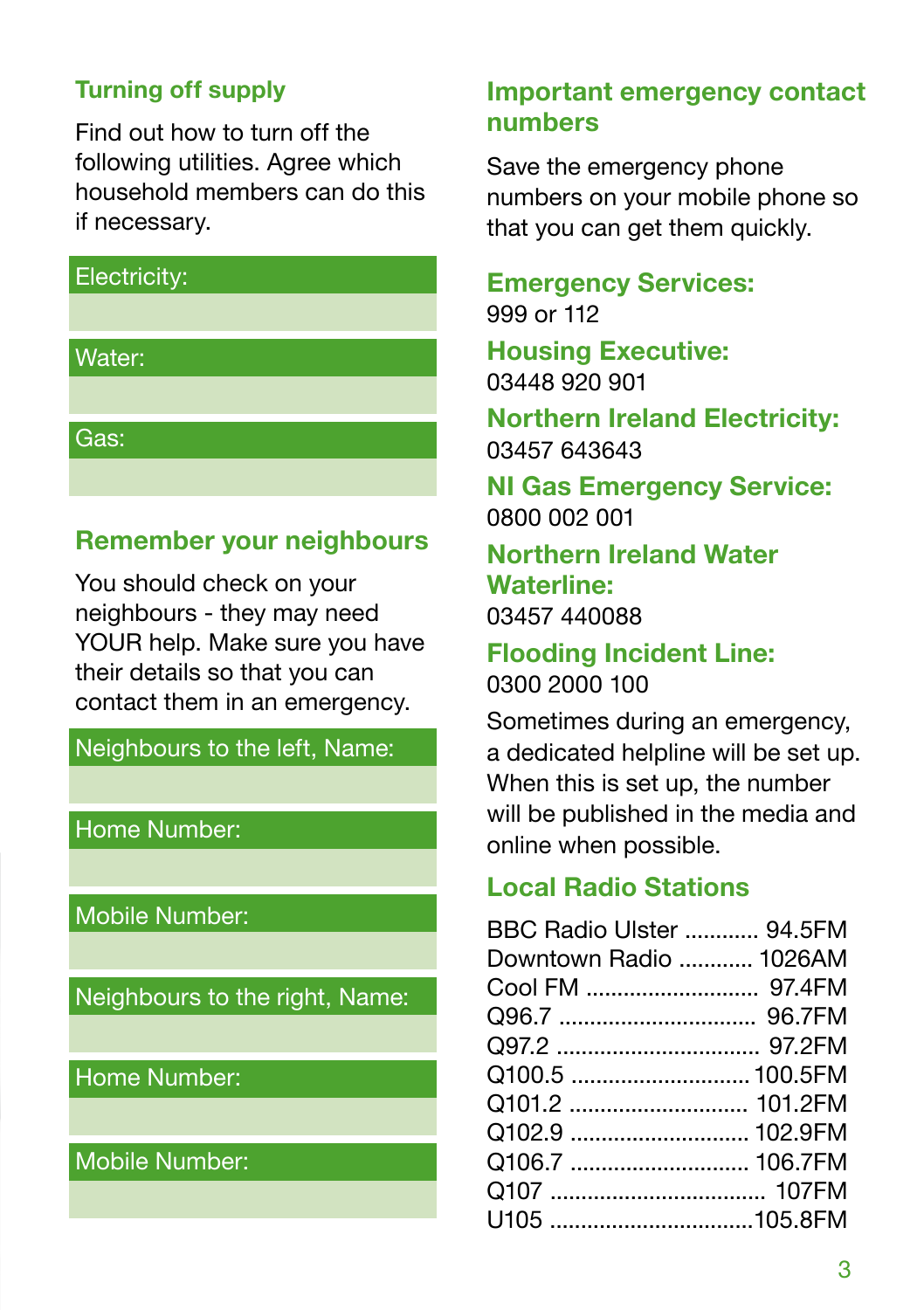## **Complete the following important information you might need in an emergency:**

|                                                                                      | Name or location | Contact number |  |  |  |
|--------------------------------------------------------------------------------------|------------------|----------------|--|--|--|
| Next of Kin                                                                          |                  |                |  |  |  |
| <b>Doctor</b>                                                                        |                  |                |  |  |  |
| Social worker or care<br>manager                                                     |                  |                |  |  |  |
| Council                                                                              |                  |                |  |  |  |
| <b>Work</b>                                                                          |                  |                |  |  |  |
| School                                                                               |                  |                |  |  |  |
| Vet                                                                                  |                  |                |  |  |  |
| If we have to leave our home or become separated we will go to:                      |                  |                |  |  |  |
| Option 1<br>(walking distance)                                                       |                  |                |  |  |  |
| Option 2                                                                             |                  |                |  |  |  |
| If we get separated from each other and cannot return home, we will meet at:         |                  |                |  |  |  |
| Option 1                                                                             |                  |                |  |  |  |
| If we are unable to get in contact with each other, we will leave a message<br>with: |                  |                |  |  |  |
| Option 1                                                                             |                  |                |  |  |  |
| Option 2                                                                             |                  |                |  |  |  |
| Who will pick up the children from school in an emergency?                           |                  |                |  |  |  |
| Option 1                                                                             |                  |                |  |  |  |
| Option 2                                                                             |                  |                |  |  |  |

|                    | Company | Contact Number Policy Number |  |
|--------------------|---------|------------------------------|--|
| Home Insurance     |         |                              |  |
| Contents Insurance |         |                              |  |
| Car Insurance      |         |                              |  |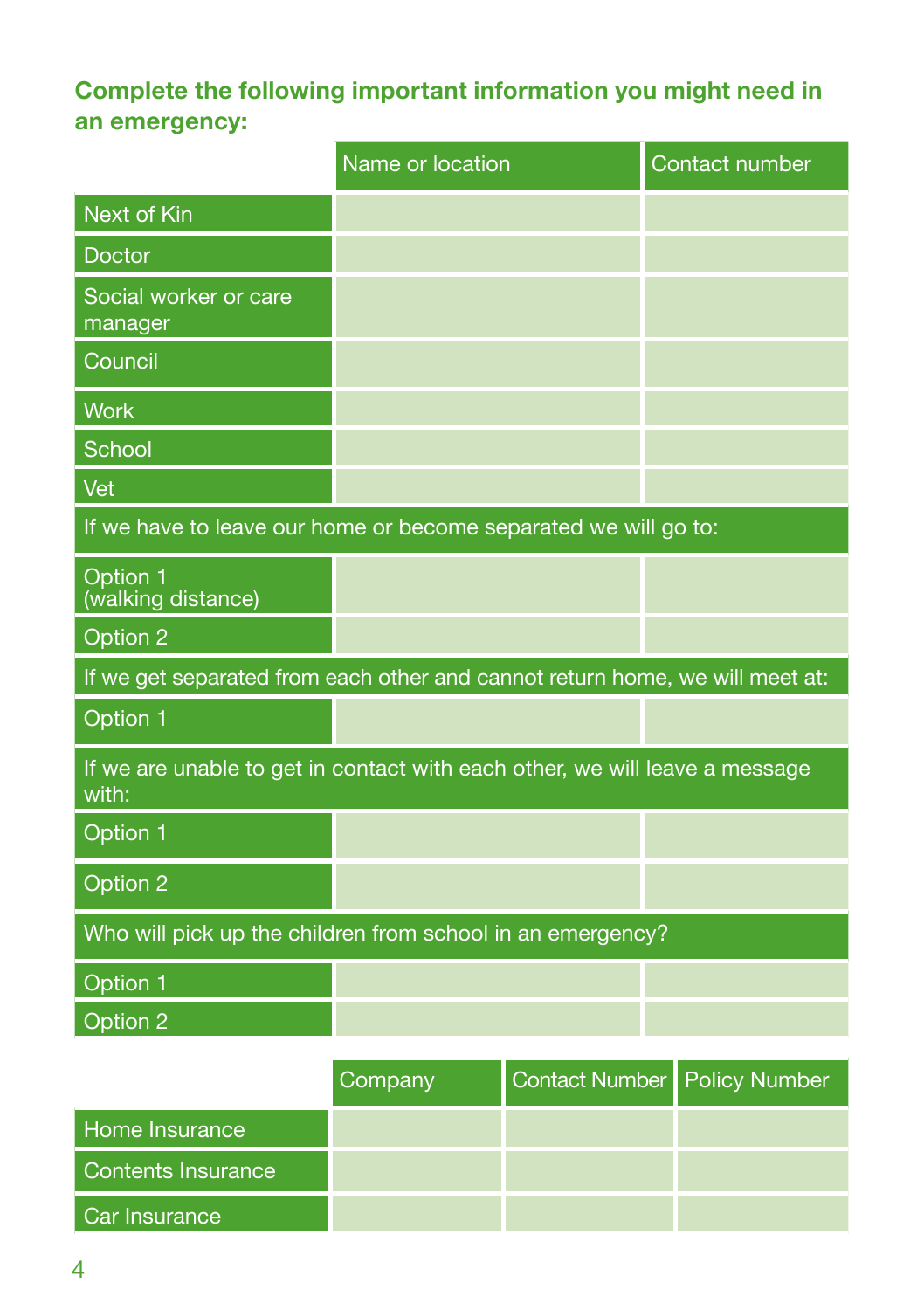

# **Hints and tips**

- Make sure you have a phone that doesn't need mains electricity to work. Cordless phones will not work if the electricity supply is affected.
- If you have a Message in a Bottle for your personal and medical details, make sure it is kept in your fridge and updated regularly.
- If someone in your family relies on water or electricity for health reasons, you should sign up to the NI Water customer care register or NI Electricity critical care register. They are free to join and you can join both.
- You can sign up to receive email alerts about severe weather on the Met Office website www.metoffice.gov.uk.
- Make sure you have adequate buildings and contents insurance and that you are covered for any risks that are in your area e.g. flood damage.
- You can get a free home fire safety check from NIFRS by calling 028 9260 0477.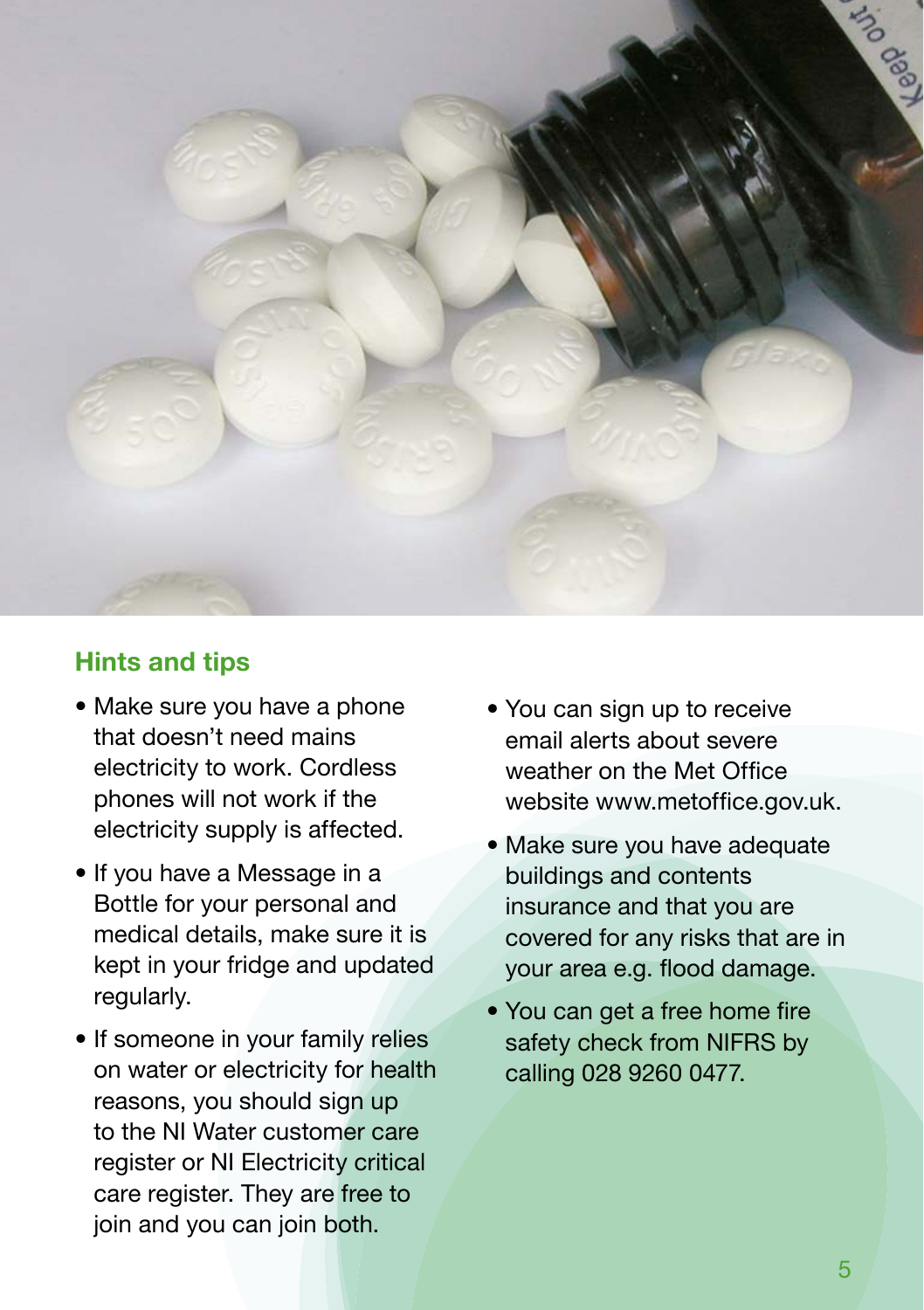#### **Household Emergency Life-saving Pack**

In case of a major emergency it is very useful to have an emergency pack containing:

- battery radio with spare batteries or a wind up radio.
- battery torch with spare batteries or a wind up torch.
- candles and matches (remember to use candles and matches safely).
- first aid kit.

6

- list of useful phone numbers such as your GP and family members.
- list of the medications you are currently taking and the dosage (keep this up to date).
- copies of important documents like birth certificates, insurance policies and this plan.
- bottled water and ready-to-eat food (tinned food), with a can opener if required.
- waterproof clothes, boots and gloves.

In case you are advised to evacuate your home, you may want to add the following to your emergency pack:

- prescribed medication.
- toiletries, sanitary supplies.
- mobile phone and charger.
- cash or credit cards.
- playing cards, games or some form of entertainment.
- any special equipment for infants or people with special needs.
- home and car keys.
- spare clothes and blankets.

Don't forget about your pets and their equipment, such as a carrier, collar, lead and pet food. If possible, take your pets with you as the emergency may last a long time.

**You can also get lots of information on what to do in emergencies on the NI Direct website: www.nidirect.gov.uk**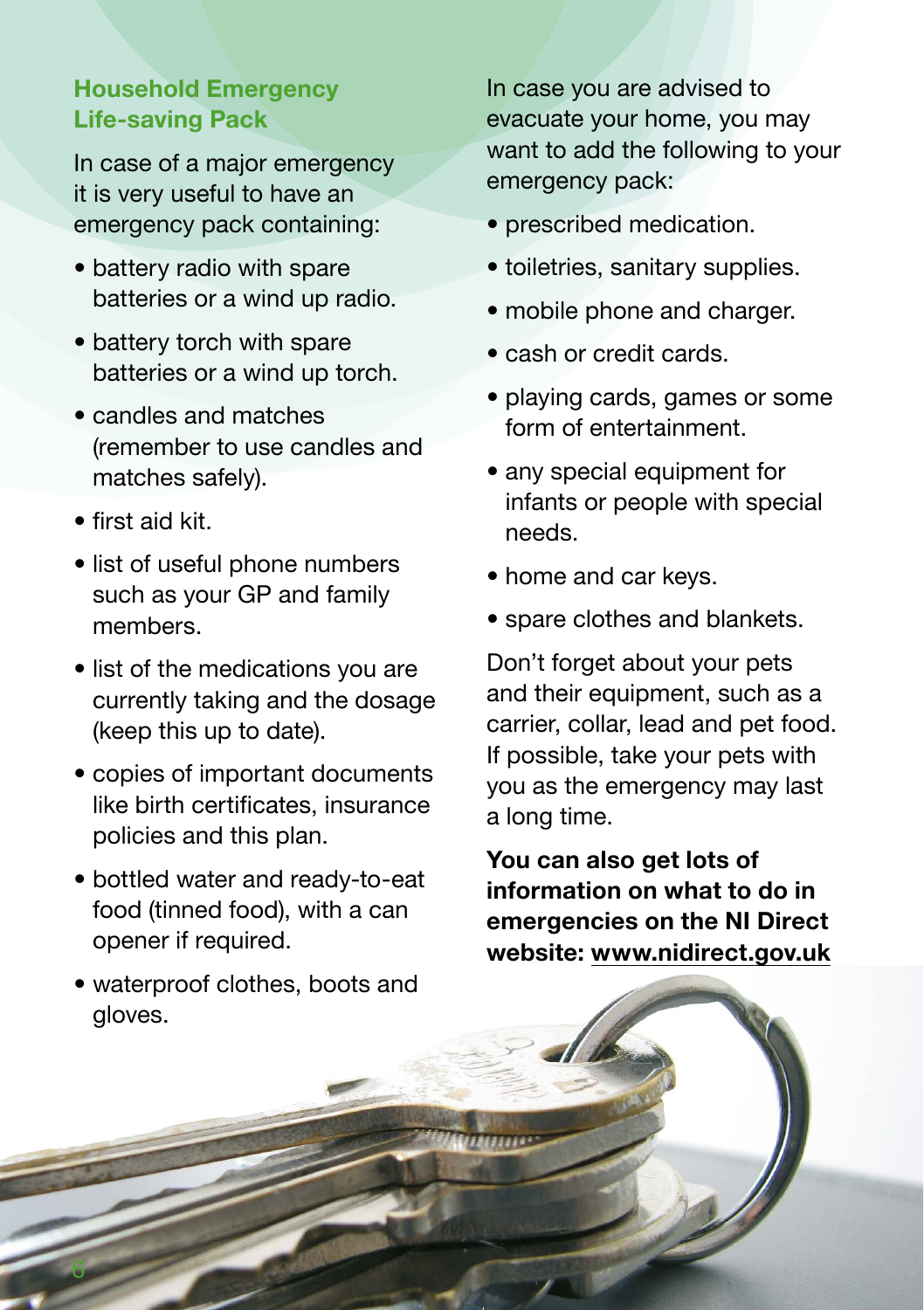#### **Household Emergency Life-saving Pack:**

| Wind up radio<br>or radio and<br>spare batteries                                               | Wind up torch<br>or torch and<br>spare batteries                                                                                           | Candles and<br>matches (use<br>these safely)                            | First aid kit                                                                              |  |
|------------------------------------------------------------------------------------------------|--------------------------------------------------------------------------------------------------------------------------------------------|-------------------------------------------------------------------------|--------------------------------------------------------------------------------------------|--|
|                                                                                                |                                                                                                                                            |                                                                         |                                                                                            |  |
| Waterproof<br>clothes, boots<br>and gloves                                                     | Bottled water,<br>ready -to-eat<br>food (tinned) and<br>a can opener                                                                       | List of useful phone<br>numbers such as<br>your GP or family<br>members | Copies of important<br>documents like<br>birth certificates.<br>insurance and this<br>plan |  |
|                                                                                                | In case you leave your home you may want to add the following:                                                                             |                                                                         |                                                                                            |  |
| List of medications<br>you are currently<br>taking and the<br>dosage (keep this<br>up to date) | Remember any special equipment for infants, people with<br>special needs or your pets. If it is safe to do so, take your<br>pets with you. |                                                                         |                                                                                            |  |

This leaflet will be made available on request in accessible formats such as Braille, audio formats and large print. It will also be provided in minority languages to meet the needs of those who are not fluent in English.